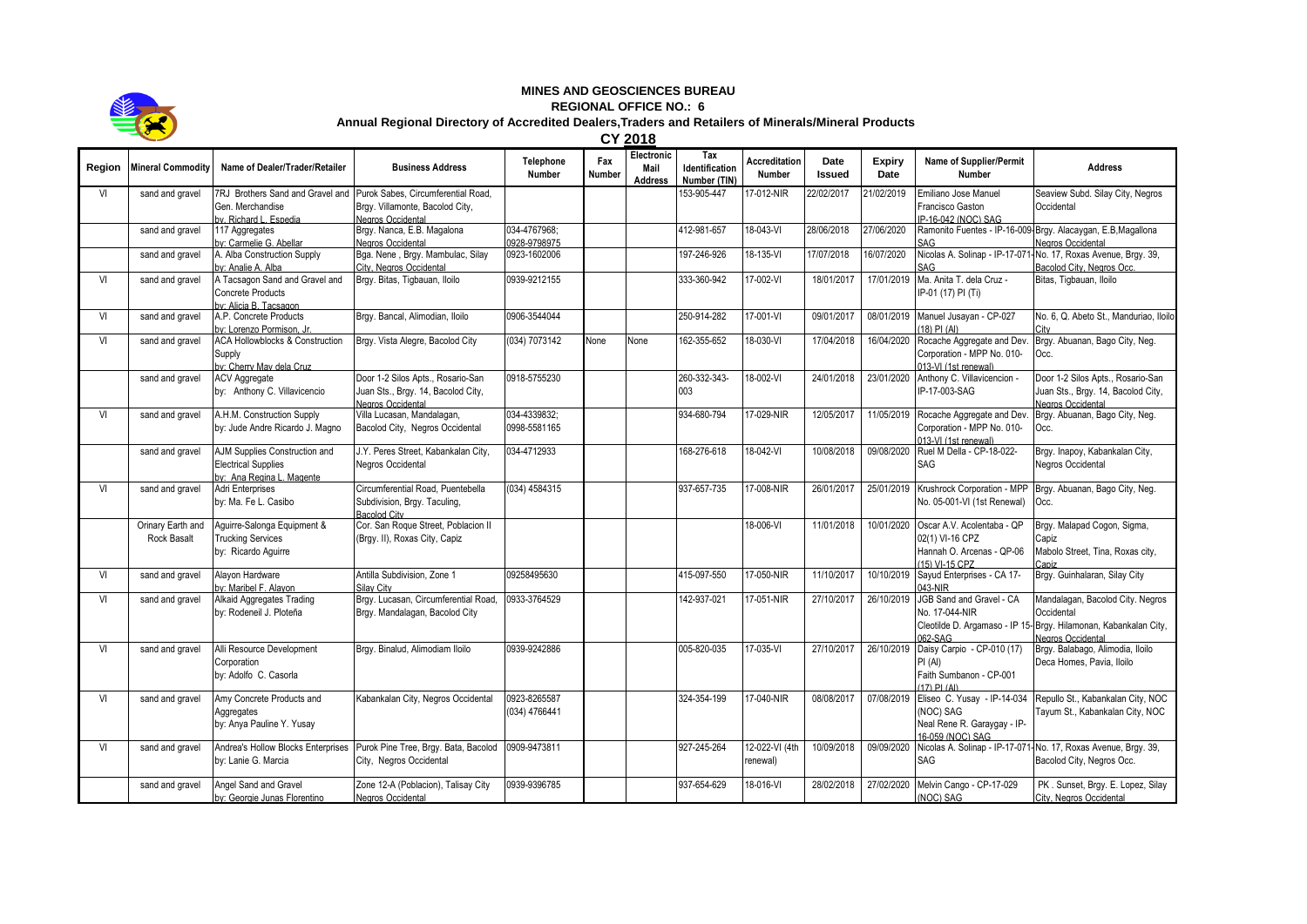| VI | sand and gravel | Apsay Hollowblocks, Sand and<br>Gravel<br>by: Raymundo V. Apsay                                                   | So. Bagol, Rizal Street, Silay City                                          | 0908-1384114                                      |      |      | 488-884-326         | 19-003-VI                  | 15/01/2019 | 14/01/2021 | Joseph P. Teodoro - IP-18-<br>056-Sag                                                                                                              | villa Lucasan Subd., Mandalagan,<br><b>Bacolod City</b>                                              |
|----|-----------------|-------------------------------------------------------------------------------------------------------------------|------------------------------------------------------------------------------|---------------------------------------------------|------|------|---------------------|----------------------------|------------|------------|----------------------------------------------------------------------------------------------------------------------------------------------------|------------------------------------------------------------------------------------------------------|
| VI | sand and gravel | Arcega marketing Lumber and<br>Hardware<br>by: Jagi Alinsaguin                                                    | Cor. J. C. Zulueta and S. Flores<br>Streets Oton, Iloilo                     | (033) 337-9462;<br>(033) 335-4126;<br>09185825474 |      |      | 921-039-594         | 18-049-VI                  | 14/08/2018 | 13/08/2020 | Mary Jane Rodriguez - IP-04<br>(18) PI (Ti)<br>Helen Cartera - CP-031 (18)<br>PI(Ti)<br>Ma. Anita dela Cruz - IP-01<br>$17)$ DI $(Ti)$             | Brgy. Cordova, Tigbauan, Iloilo<br>Brgy. Napnapan, Tigbauan, Iloilo<br>Brgy. Bitas, Tigbauan, Iloilo |
|    | sand and gravel | Arc and Clyde Sand and Gravel and Brgy. Jaguinit, Dueñas, Iloilo<br><b>Concrete Products</b><br>hv: Emie a Cañete |                                                                              | 0909-7858907:<br>(033) 503-7089                   |      |      | 478-769-180         | 18-038-VI                  | 18/06/2018 | 17/06/2020 | Linda Pillo - CP-025 (18) PI<br>(Dñ)                                                                                                               | Brgy. Maribuyong, Dueñas, Iloilo                                                                     |
| VI | sand and gravel | Aries Aggregates<br>by: Ranita A. Azucena                                                                         | Phase 8. Purok Cadena de Amor<br>Handuman, Bacolod City                      | (034) 7079483                                     |      |      | 161-500-970         | 18-020-VI                  | 16/04/2018 |            | 15/04/2020 Rocache Aggregate and Dev.<br>Corporation - MPP No. 010-<br>013-VI (1st renewal)                                                        | Brgy. Abuanan, Bago City, Neg.<br>Occ.                                                               |
|    | sand and gravel | Armando Saron Aggregates &<br><b>Construction Supply</b><br>by: Armando W. Saron                                  | So. Curba, Brgy. Palayog, Hinigaran,<br>Negros Occidental                    | 0939-8101304                                      |      |      | 441-027-219         | $18 - 026 - V1$            | 22/03/2018 | 21/03/2020 | Renante W. Saron - IP-005-<br>SAG                                                                                                                  | Villa San Vicente Subd., Brgy.<br>Nanuga, Hinigaran, Negros<br>Occidental                            |
| VI | sand and gravel | <b>B &amp; B Trucking Services</b><br>bv: Levi Abalos                                                             | Brgy. Pandac, Pavia, Iloilo                                                  | 0919-9407159                                      |      |      | 152-148-754         | 17-026-VI                  | 23/08/2017 |            | 22/08/2019 Joe Frie Navarra - CP-021<br>$17)$ PI (1 m)                                                                                             | Lambunao, Iloilo                                                                                     |
| VI | Ordinary Earth  | B.M. Busbus Traders, Inc.<br>by: Benedict Busbus                                                                  | Bangga Raul, Brgy. Mambulac, Silay<br>City, Negros Occidental                | (034) 4955398                                     | None | None | 174-708-462         | 18-011-VI                  | 08/02/2018 | 07/02/2020 | Benjamen Roy R. Guirnela<br>OP-16-007-DOE                                                                                                          | Industria Street, Talisay City,<br>Negros Occidental                                                 |
| VI | sand and gravel | <b>B-SEG Sand and Gravel</b><br>by: Benjie Garcia                                                                 | Purok San Jose, Brgy. Alijis, Bacolod<br>City, Negros Occidental             | 0923-6867895                                      |      |      | 196-812-178         | 10-025-VI (4th<br>Renewal) | 10/09/2018 | 09/09/2020 | Krushrock Corporation - MPP<br>No. 05-001-VI (1st Renewal)                                                                                         | Brgy. Abuanan, Bago City, Neg.<br>Occ.                                                               |
| VI | sand and gravel | <b>Bacolod ERD Enterprises</b><br>by: Rosemarie Ang                                                               | Door 2, Carvina Farm Bldg., Rizal<br>Street.<br>Bacolod City,<br>Negros Occ. | (034) 434-2272<br>(034) 433-0681                  |      |      | 104-728-269         | 17-017-NIR                 | 23/03/2017 |            | 22/03/2019 Krushrock Corporation - MPP<br>No. 05-001-VI (1st Renewal)                                                                              | Brgy. Abuanan, Bago City, Neg.<br>Occ.                                                               |
| VI | sand and gravel | Bernardo L. Calvo Sand and Gravel<br>by: Bernardo L. Calvo                                                        | Roxas Street, Calinog, Iloilo                                                | 0918-9377451                                      |      |      | 180-367-293         | 17-007-VI                  | 15/02/2017 |            | 14/02/2019 Rey R. Borres                                                                                                                           | Brgy. Tampucao, Lambinao, Iloilo                                                                     |
| VI | sand and gravel | <b>Bethany Housing Works</b><br>Construction, Inc.<br>ov: Helen R. Koh                                            | Rizal Street, Valladolid, Negros<br>Occidental                               | (034) 4767890                                     | None | None | 006-848-914-<br>000 | 17-041-NIR                 | 23/08/2017 |            | No. 05-001-VI (1st Renewal)                                                                                                                        | 22/08/2019 Krushrock Corporation - MPP Brgy. Abuanan, Bago City, Neg.<br>Occ.                        |
| VI | sand and gravel | <b>Binjo Construction &amp; Supply</b><br>by: Bobby B. Badiango                                                   | Azucena Street, Brgy. Poblacion<br>Concepcion, Iloilo                        | 0998-9862861                                      |      |      | 903-611-111         | 17-031-VI                  | 27/09/2017 |            | 26/09/2019 Evelyn Calvo - CP-038 (17) PI Calinog,, Iloilo<br>(Ca); Joe Frie Navarra - CP-<br>021 (17) PI (Lm); Reymar<br>Lamasan - CP-031- (17) Pl |                                                                                                      |
| VI | sand and gravel | Bombay Trucking and Hauling<br>Services<br>ov: Florencio Peñaflorida                                              | Brgy. Amamoros, Potota, Iloilo                                               | 0999-8475892:<br>0908-6048719                     |      |      | 424-727-595         | $18 - 017 - V1$            | 02/03/2018 | 01/03/2020 | Jocelyn Belmonte - CP019<br>(18) PI (Dñ)                                                                                                           | Brgy. Bagongbong, Dueñas, Iloilo                                                                     |
| VI | sand and gravel | Borres Hollow Blocks and<br><b>Construction Supply</b><br>by Rev R Borres                                         | Poblacion Ilayan, Lambunao,<br><b>Iloilo</b>                                 | 0999-6538155                                      |      |      | 198-251-892         | 17-011-VI                  | 03/05/2017 |            | (Ca)                                                                                                                                               | 02/05/2019 Bernardo Calvo- IP-05 (18) PI Brgy. Roxas Street, Calinog, Iloilo                         |
|    | sand and gravel | <b>CAMCU Construction and Supplies</b><br>by: Ronilo Camarista                                                    | Brgy. Buga, Leon, Iloilo                                                     | 033-3236337                                       |      |      | 140-493-103         | 18-007-VI                  | 08/02/2018 |            | 07/02/2020 Nipresa S. Cantara - IP-02<br>(17) PI (LN)<br>Josie May Casañares - CP<br>037 (17) PI (Si)                                              | Leon. Iloilo<br>San Joaquin, Iloilo                                                                  |
| VI | sand and gravel | Cango Sand, Gravel and<br>Hollowblocks Factory<br>hy: Melvin Cango                                                | Bga. Palamunitan, Brgy. Guinhalaran,<br>Silay City, Negros Occidental        | 0908-1841154                                      |      |      | 275-055-631         | 14-022-VI<br>(2nd Renewal) | 07/11/2018 |            | 06/11/2020 Edgar dela Fuente - CP-18-<br>012 SAG                                                                                                   | Mabini St. Cadiz City, Negros Occ.                                                                   |
| VI | sand and gravel | Cervañez Hollow Blocks, Sand and<br>Gravel<br>by: Fatimah Moncatar Cervañez                                       | Purok Busay, Brgy. Cabug, Bacolod<br>City                                    | (034) 457-7084;<br>09092073395                    | None | None | 934-550-752         | 17-034-NIR                 | 19/06/2017 | 18/06/2019 | Rocache Aggregate and Dev.<br>Corporation - MPP No. 010-<br>013-VI (1st renewal)                                                                   | Brgy. Abuanan, Bago City, Neg.<br>Occ.                                                               |
| VI | sand and gravel | <b>CHH Aggregates</b><br>bv: Carlos H. Hagad                                                                      | Brgy. Mailum, Bago City<br>Negros Occidental                                 | 0932-8503791                                      |      |      | 419-116-410         | 17-066-NIR                 | 06/12/2017 |            | 05/12/2019 Melvin Cango - CP-15-030<br>(NOC) SAG                                                                                                   | Brgy. Guinhalaran, Silay City                                                                        |
|    | sand and gravel | Chloe Construciton and Supply<br>by: Lowela B. Solis                                                              | Lot 3-C, Efigenio, Lizares Street,<br>Talisay City, Negros Occidentl         | 0942-7473177                                      |      |      | 945-551-639         | $18-031 - Vl$              | 17/04/2018 | 16/04/2020 | Stockmont Aggreagtes and<br>Construction Supply - CA No. Bacolod City<br>17-067-NIR                                                                | PJL Building, Lopez Jaena Street,                                                                    |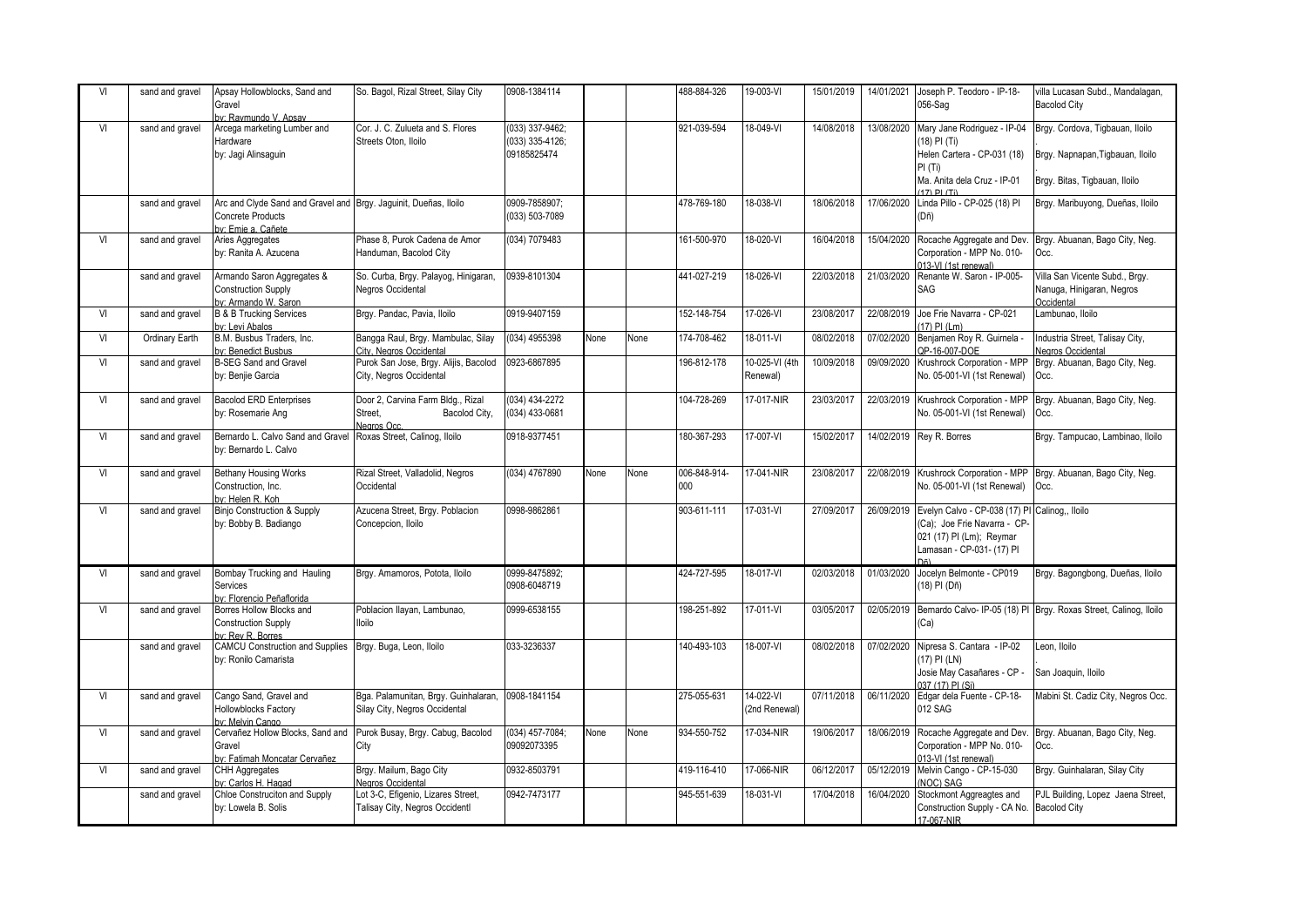| VI | sand and gravel                                                  | <b>CLG Commercial Corporation</b><br>by: Nida L. Gavieta                              | Araneta St., Pahanocoy, Bacolod City                                        | (034) 704-3420;<br>(034) 444-2520              | (034) 444- None<br>2521 |      | 293-496-177 | 17-024-NIR                 | 04/05/2017 |            | No. 05-001-VI (1st Renewal)                                                                                                   | 03/05/2019 Krushrock Corporation - MPP Brgy. Abuanan, Bago City, Neg.<br>Occ. |
|----|------------------------------------------------------------------|---------------------------------------------------------------------------------------|-----------------------------------------------------------------------------|------------------------------------------------|-------------------------|------|-------------|----------------------------|------------|------------|-------------------------------------------------------------------------------------------------------------------------------|-------------------------------------------------------------------------------|
| VI | sand and gravel                                                  | <b>Cloma's Enterprises</b><br>ov: Felma V. Cloma                                      | Brgy. Tabucan, Cabatuan, Iloilo                                             | 0901-2138645                                   |                         |      | 928-923-878 | 17-010-VI                  | 18/04/2017 |            | 17/04/2019 Noel Loot - CP 050 (18) PI                                                                                         | Poblacion Ilawod, lambunao, Iloilo                                            |
| VI | sand and gravel                                                  | <b>Crescense Construction Supplies</b><br>ov: Crescence P. Carpio                     | Brgy. Balabago, Alimodian, Iloilo                                           | 0921-2331681                                   |                         |      | 485-952-502 | 17-034-VI                  | 27/10/2017 | 26/10/2019 |                                                                                                                               | Daisy Carpio - CP-010 (17) PI Brgy. Balabago, Alimodia, Iloilo                |
| VI | sand and gravel                                                  | CRG Sand and Gravel and<br><b>Construction Supplies</b><br>by: Cristopher Rey Grabato | Brgy. Tolarucan, Mina, Iloilo                                               | (033) 530-9330;<br>(033) 509-9329              |                         |      | 949-347-168 | 16-036-VI<br>(1st Renewal) | 07/11/2018 | 06/11/2020 | Jesus Joloro - CP-044 (18)<br>PI(Jn)<br>I.G. Sand & Gravel & Const.<br>Supplies - CP-052 (18) PI(Al)                          | Brgy. Tamu-an, Janiuay, Iloilo<br>Brgy. Mambawi, Alimodian, Ilolo             |
| VI | sand and gravel                                                  | <b>Cross Road Concrete Products</b><br>by: Joel Brazas                                | Jalaud Norte, Zarraga, Iloilo                                               | (033) 396-1797;<br>09106144263;<br>09209149294 | None                    | None | 168-263-146 | 18-037-VI                  | 18/06/2018 | 17/06/2020 | NTS San Antonio Res. Mgt<br>Inc. - IP-02 (16) PI (Jn)<br>Augustos Gonzales - IP-03<br>(16) PI (Lm)<br>Merlyn Fama - QP-17-002 | Janiauy, Iloilo<br>Lambunao, Iloilo<br>Alimodian, Iloilo                      |
| VI | sand and gravel                                                  | CSF Sand and Gravel<br>by: Howard Kent S. French                                      | Brgy. Jaguinit, Dueñas, Iloilo                                              | 0920-2195171                                   |                         |      | 485-048-500 | 17-036-VI                  | 28/11/2017 | 27/11/2019 | Irene Banate - CP-033 (17) PI Batuan, Dueñas, Iloilo                                                                          |                                                                               |
| VI | sand and gravel                                                  | <b>Cynfor Construction Supply</b><br>by: Dennis S. Gumabong                           | Dahlia Street, Brgy. Villamonte,<br>Bacolod City, Negros Occidental         | 0929-2878535;<br>0948-3628393                  |                         |      | 909-342-259 | 17-045-NIR                 | 08/09/2017 | 07/09/2019 | Krushrock Corporation - MPP<br>No. 05-001-VI (1st Renewal)                                                                    | Brgy. Abuanan, Bago City, Neg.<br>Occ.                                        |
| VI | sand and gravel                                                  | Damasco Marketing<br>by: Nathaniel H. Damasco                                         | Aganan - Ungka 1, Pavia, Iloilo                                             | (033) 329-6458                                 | None                    | None | 155-590-204 | 17-013-VI                  | 09/05/2017 | 08/05/2019 | Roberto Valez - QP-14-012                                                                                                     | Sta. Barbara, Iloilo                                                          |
| VI | sand and gravel                                                  | <b>Desmond Construction Supply</b><br>bv: Nomar A. Abasquez                           | Brgy. Haquinit, La Carlota City<br>Negros Occidental                        | 0928-4608824                                   |                         |      | 924-328-566 | 18-023-VI                  | 12/03/2018 | 11/03/2020 | Glelo G. Montes - CP-18-027<br>SAG                                                                                            | Brgy. Recreo, Pontevedra, Negros<br>Occidental                                |
|    | sand and gravel                                                  | DFH Aggregates and Construction<br>Supply<br>by: Dirk Francis r. Hosillios            | Brgy. Cagamutan Norte, Leganes,<br>lloilo                                   | 033-3961429                                    |                         |      | 274-216-756 | 18-040-VI                  | 18/06/2018 | 17/06/2020 | PI(Dn)                                                                                                                        | Benny Ladines - CP-033 (18) Brgy. Bagongbong, Dueñas, Iloilo                  |
| VI | sand and gravel                                                  | Dina's Sand and Gravel<br>by: Dina delos Santos                                       | Brgy. Caduha-an, Cadiz City, Negros 0948-3628393<br>Occidental              |                                                |                         |      | 937-332-519 | 17-049-NIR                 | 04/10/2017 |            | 03/10/2019 Dina B. delos Santos - CP-17-Brgy. Luna, Cadiz City,<br>021-SAG                                                    | Negros Occidental                                                             |
| VI | sand and gravel                                                  | <b>DL Concrrete Hollow Blocks Making</b><br>by: Donn Lamasa                           | Poblacion D., Dueñas, Iloilo                                                | 0947-8910293                                   |                         |      | 932-439-202 | 17-027-VI                  | 04/09/2017 | 03/09/2019 | Aimee Paz Lamasan - CP-<br>025 (17) PI (Dñ)                                                                                   | Poblacion D. Dueñas, Iloilo                                                   |
| VI | sand and gravel                                                  | Don Franz Decorative Materials<br>by: Don Franz Antipuesto                            | St. Vincent Street, Brgy. Tangub,<br>Bacolod City, Negros Occ.              | 0946-9689895                                   |                         |      | 432-939-638 | 17-025-NIR                 | 04/05/2017 | 03/05/2019 | $143 - 1 - 16$                                                                                                                | Eutiqui Fallaria - QP No. ROM So. Glumyum, Brgy. Sablayan<br>Romblon          |
| VI | sand and gravel                                                  | Double J Builders and Construction<br>by: Ireneo E. Grabato II                        | Rizal Street, Brgy. Tolarucan<br>Mina, Iloilo                               |                                                |                         |      | 921-041-493 | 17-017-VI                  | 05/06/2017 | 04/06/2019 | Ramona Legayada - CP-017<br>17) PI (Lm)                                                                                       | Brgy. Misi, Lambunao, Iloilo                                                  |
| VI | sand and gravel                                                  | DTOTO Builders &  Construction<br>Supply. Inc.<br>v: George N. Bachoco                | San Juan Street, Sto. Niño, Brqy. 2<br>Bacolod City, Negros Occ.            | (034)708-5354<br>034)435-1400                  |                         |      | 942-109-764 | 12-032-VI<br>(3rd Renewal) | 07/11/2018 | 06/11/2020 | Krushrock Corporation - MPP<br>No. 05-001-VI (1st Renewal)                                                                    | Brgy. Abuanan, Bago City, Neg.<br>Occ.                                        |
|    | sand and gravel                                                  | DVS Construction Supplies and<br>Services<br>by: Samuel M. Siote                      | Brgy. Matab-ang, Talisay City, Negros 034-4761570;<br>Occidental            | 034-7029203                                    |                         |      | 266-434-976 | 18-004-VI                  | 23/01/2018 |            | 22/01/2020 Ma. Teresa J. Golez - IP-17-<br>009-SAG                                                                            | fortuna Subd., Silay City, Neq. Occ.                                          |
|    | Sand and Gravel,<br>Hydrated Lime,<br>Quicklime.<br>I imestone & | Dragon Mineral Livelihood<br>Corporation<br>by: Danilo M. Lamparero                   | McLain, Buenavista, Guimaras                                                | 0927-2643234;<br>09228301886                   |                         |      | 006-228-022 | 18-013-VI                  | 02/03/2018 |            | 01/03/2020 NTS San Antonio Res. Mgt.,<br>Inc. - IP-02 (16) PI (Jn)<br>Ely Joy Japitana - QP-002-<br>2017 (R)                  | Damires, Janiuay, Iloilo<br>Mabini, Buenavista, Guimaras                      |
| VI | sand and gravel                                                  | EBP Hollow blocks, Sand and<br>Gravel<br>by: Eden D. Pedregosa                        | Capuling, Dueñas, Iloilo                                                    | 0920-2195171                                   |                         |      | 908-385-391 | 17-028-VI                  | 05/09/2017 |            | 04/09/2019 Catherine Lagraña - CP-013<br>(17) PI (Dñ)                                                                         | Pobalcion Dueñas, Iloilo                                                      |
|    | sand and gravel                                                  | <b>EOB Aggregates</b><br>by: Billy L. Alarcon                                         | LSM Apt. 24th Street, Purok<br>Katumbal, Bacolod City, Negros<br>Occidental | 0928-6712808:<br>0929-5978241                  |                         |      | 184-942-742 | 18-052-VI                  | 04/09/2018 | 03/09/2020 | Manuel Y. Regalado - IP-17-<br>027-SAG                                                                                        | Brgy. Bata, Bacolod City, Negros<br>Occidental                                |
| VI | sand and gravel                                                  | Ena Hardware<br>by: Antonio Sibonga                                                   | Banago, Bacolod City                                                        | (034)m 708-3368<br>0917-8939774                |                         |      | 106-765-719 | 18-024-VI                  | 21/03/2018 | 20/03/2020 | Apsay Hollowblocks, Sand<br>and Gravel - CA No. 17-022-<br><b>NIR</b>                                                         | Bga. Bagol, Rizal St., Silay City,<br>Negros Occidental                       |
| VI | sand and gravel                                                  | <b>EPL Sand and Gravel</b><br>bv: Pedro L. Ledesma                                    | Brgy. 7, Poblacion, Tigbauan<br>lloilo                                      | 0921-6862204                                   |                         |      | 101-813-357 | $17-037 - Vl$              | 29/11/2017 |            | 28/11/2019 Pedro L. Ledesma - CP-004<br>(17) PI (Ti)                                                                          | Tupas Street, Tigbauan, Iloilo                                                |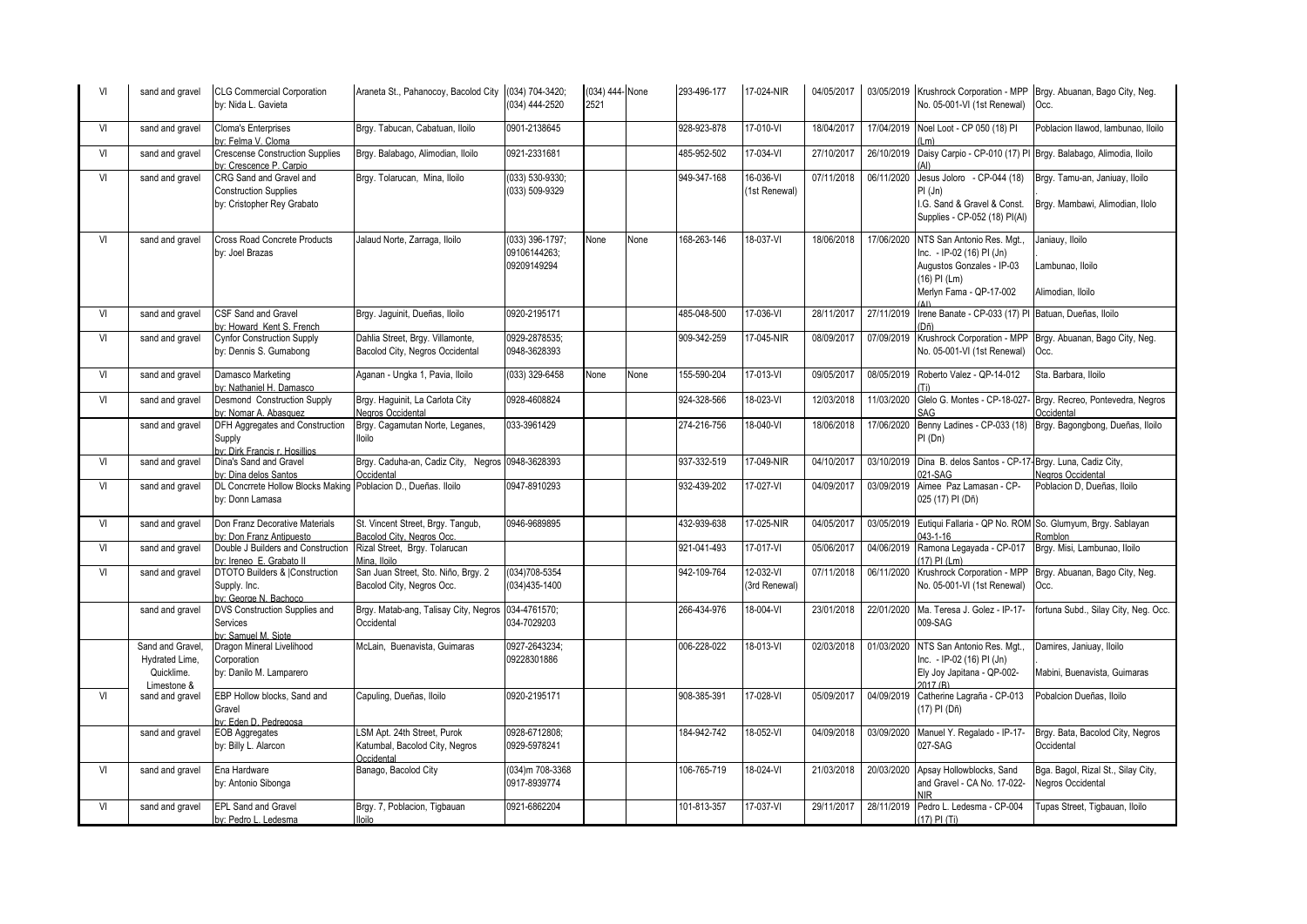| VI | sand and gravel                       | Elenita Sand and Gravel<br>by: Elenita L. Clarite                                    | Purok Margarita, Abuanan, Bago City 0920-4019024<br>Negros Occidental       |                                 |      |      | 426-727-392         | 17-035-NIR                 | 18/07/2017 |            | No. 05-001-VI (1st Renewal)                                                                    | 17/07/2019 Krushrock Corporation - MPP Brgy. Abuanan, Bago City, Neg.<br>Occ. |
|----|---------------------------------------|--------------------------------------------------------------------------------------|-----------------------------------------------------------------------------|---------------------------------|------|------|---------------------|----------------------------|------------|------------|------------------------------------------------------------------------------------------------|-------------------------------------------------------------------------------|
| VI | Sand and Gravel and<br>Ordinary Earth | <b>Famaed Corporation</b><br>by: Merlyn P. Fama                                      | 210 Diversion Road, Sambaq<br>Jaro, Iloilo City                             | 0912-3775534                    |      |      | 254-526-285         | 17-020-VI                  | 17/07/2017 | 16/07/2019 | Merlyn Fama - CP-003 (18) PI Nobleza Street, Janiuay, Iloilo<br>(Jn)                           |                                                                               |
|    |                                       |                                                                                      |                                                                             |                                 |      |      |                     |                            |            |            | John Jansel Fama - CP-006<br>$(18)$ PI $(ln)$                                                  | Tamu-an, Janiuay, Iloilo                                                      |
| VI | sand and gravel                       | Five J's Hollow Blocks<br>by: Eugene C. Leonidas                                     | Purok Mahimayaon, Brgy. Bata<br><b>Bacolod City</b>                         | (034) 7060582                   | None | None | 156-062-447         | 17-057-NIR                 | 28/11/2017 | 27/11/2019 | Krushrock Corporation - MPP<br>No. 05-001-VI (1st Renewal)                                     | Brgy. Abuanan, Bago City, Neg.<br>Occ.                                        |
| VI | sand and gravel                       | Four SG Enterprises<br>y: Ricardo C. Guevarra                                        | Brgy. Taloc, Bago City, Negros<br>Occidental                                | 0918-6736360;<br>(034) 732-4804 | None | None | 168-278-492-<br>000 | 17-059-NIR                 | 28/11/2017 | 27/11/2019 | Katrina Angelica Y. Torres -<br>P-16-045-SAG                                                   | Brgy. Poblacion, Bago City, Negros<br><b>Occidental</b>                       |
| VI | sand and gravel                       | Francis Sand and Gravel and<br><b>Construction Supply</b><br>ov: Evelyn F. Calvo     | Lot 6. Blk 1, Vincent Subdivision<br>Libot, Calinog, Iloilo                 | 0939-1934758                    |      |      | 417-261-547         | 17-015-VI                  | 26/05/2017 | 25/05/2019 | (Ca)                                                                                           | Bernardo Calvo- IP-05 (18) PI Brgy. Roxas Street, Calinog, Iloilo             |
|    | sand and gravel                       | G11 Sand and Gravel Trading<br>by: Javin Ross I. Sanicas                             | Carlos Hilado Highway, Brgy. Bata,<br>Bacolod City, Negros Occ.             | 0915-2636974                    |      |      | 423-582-100         | 18-045-VI                  | 10/08/2018 | 09/08/2020 | No. 05-001-VI (1st Renewal)                                                                    | Krushrock Corporation - MPP Brgy. Abuanan, Bago City, Neg.<br>Occ.            |
| VI | sand and gravel                       | GHLEJ Trading Corp.<br>v: Honey Mae P. Montes                                        | Biante, Brgy. Recreo, Pontevedra,<br>Negros Occidental                      | 0926-0291449;<br>034-7136230    |      |      | 455-687-504         | 17-018-NIR                 | 28/03/2017 | 27/03/2019 | Nancy G. Javellana - IP-15-<br>003 (NOC) SAG                                                   |                                                                               |
|    | sand and gravel                       | GF Falcis Construciton & Sypply<br>ov: Gilbert F. Falsis                             | 180 Poblador Subdivision, Tabuc<br>Suba, Jaro, Iloilo Ctiv                  | 033-3203585                     |      |      | 907-746-200         | 18-021-VI                  | 02/03/2018 | 01/03/2020 | Rey R Borres - CP-004 (18)<br>PI (Lm)                                                          | Brgy. Tampucao, Lambinao, Iloilo                                              |
| VI | sand and gravel                       | <b>G</b> Construction<br>by: Smile C. Guevarra                                       | Rotonda Street, Brgy. Mansilingan<br>Bacolod City, Negros Occ.              | (034) 446-0027                  |      |      | 261-013-716         | 17-020-NIR                 | 10/04/2017 | 09/04/2019 | Krushrock Corporation - MPF<br>No. 05-001-VI (1st Renewal)                                     | Brgy. Abuanan, Bago City, Neg.<br>Occ.                                        |
| VI | sand and gravel                       | Garry Sand and Gravel Enterprises<br>by: Garry Cadornigara                           | Brgy. Anonang, Leon, iloilo                                                 | 0999-9949501                    |      |      | 923-419-344         | 17-029-VI                  | 19/09/2017 | 08/09/2019 | Helen Catera / CP-031 (18)<br>PI(Ti)                                                           | Tigbauan, Iloilo                                                              |
| VI | Ordinary Earth                        | Sand and Gravel and Gene Canaya Sand and Gravel<br>by: Gene C. Canaya                | Cordova Norte, tigbauan, Iloilo                                             | 511-4052                        | None | None | 176-347-126         | 17-012-VI                  | 04/05/2017 | 03/05/2019 | Roberto Valez - QP-14-042                                                                      | Sta Barbara, Iloilo                                                           |
|    |                                       |                                                                                      |                                                                             |                                 |      |      |                     |                            |            |            | Mary jane V. Rodriquez - IP-<br>04 (18) PI (Ti)                                                | Brgy. Cordova Sur, Tigbauan, Iloilo                                           |
|    | sand and gravel                       | <b>Gica Construction and Supply</b><br>v: Gilbert Cabayao                            | Bonifacio Extension, Laq-asan, Bago<br>City, Negros Occidental              | 0917-2405942:<br>0928-4031189   |      |      | 923-904-519         | 18-034-VI                  | 18/06/2018 | 17/06/2020 | Sayun Enterprises/ CA 17-<br>043-NIR                                                           | So. Cabuq, Rizal Street, Brgy.<br>Guinhalaran, Silay Ctiv, Neg. Occ.          |
| VI | sand and gravel                       | <b>Gin Construction Supply</b><br>by: Gina G. Aquilar                                | Cor. Saint Peter St., Ramylu Drive,<br>Tangub, Bacolod City, Negros Occ.    | $(034)$ 432 2651                |      |      | 135-515-294         | 17-019-NIR                 | 10/04/2017 | 09/04/2019 | Krushrock Corporation - MPI<br>No. 05-001-VI (1st Renewal)                                     | Brgy. Abuanan, Bago City, Neg.<br>Occ.                                        |
| VI | sand and gravel                       | GLE Sand and Gravel and<br>Enterprises<br>w: Grace L. Espida                         | Lot 1 & 2, Medel Road, Tangub,<br><b>Bacolod City</b>                       | (034) 4441644;<br>(034) 4442591 | None | None | 128-410-779         | 06-007-VI<br>(6th renewal) | 07/11/2018 | 06/11/2020 | Honey Lee delos Angeles -<br>CA No. 17-056-NIR                                                 | Kabankalan City, Negros Occidental                                            |
| VI | sand and gravel                       | Gloria Serfino Sand and Gravel<br>by: Gloria E. Serfino                              | Prk. Manga, Brgy. Caridad, Bago City, 0918-5288314<br>Negros Occidental     |                                 |      |      | 949-324-832         | 17-010-NIR                 | 13/01/2017 | 12/01/2019 | Rocache Aggregate and Dev<br>Corporation - MPP No. 010-<br>013-VI (1st renewal)                | Brgy. Abuanan, Bago City, Neg.<br>Occ.                                        |
|    | Ordinary Earth<br>/Filling materials  | Glovasa Aggregates & Cosntruction<br>Supplies Enterprises<br>ov: Franco Neil Glovasa | Castellanes Street, Brgy. Lo-ok,<br>Calatrava, Negros Occidental            | 0942-4547337                    |      |      | 004-428-993         | 18-051-VI                  | 29/08/2018 | 28/08/2020 | Diosdado C. Ramos - QP-16-<br>006-DOE                                                          | Purok Matahum, Tangub, Bacolod<br>Ctiy                                        |
| VI | sand and gravel                       | Golden Bars Construction and<br>Supplies Ent.<br>v <sup>:</sup> Lolita M. Libre      | Burgos Street, Sunshine Valley,<br>Estefania<br>Bacolod City,<br>Negros Occ | 0939-3055164<br>(034) 7087270   |      |      | 933-310-439         | 17-046-NIR                 | 08/09/2017 | 07/09/2019 | Krushrock Corporation - MPP<br>No. 05-001-VI (1st Renewal)                                     | Brgy. Abuanan, Bago City, Neg.<br>Occ.                                        |
|    | sand and gravel                       | Guimon Sand and Gravel &<br><b>Hollowblocks Factory</b><br>ov: Josal Grio            | Brgy. Acao, Cabatuan, Iloilo                                                | 0908-4383451                    |      |      | 304-371-779         | 18-041-VI                  | 17/07/2018 | 16/07/2020 | Jesus Joloro - CP-044 (18)<br>PI (Jn)                                                          | Jibao-an, Pavia, Iloilo                                                       |
| VI | sand and gravel                       | <b>Greenland Builders</b><br>v: Nestor Victor G. Rodriguez                           | Roxas Avenue, Kalibo, Aklan                                                 | (036) 2683356                   | None | None | 122-219-958         | $17 - 003 - V1$            | 26/01/2017 | 25/01/2019 | Augustus M. Gonzales - IP-03 Brgy. Balabag, Pavia, Iloilo<br>16)PI (Lm)                        |                                                                               |
| VI | sand and gravel                       | Greenland Builders 2013 Corp.<br>by: Augustus M. Gonzales                            | Roxas Avenue, Kalibo, Aklan                                                 | (036) 2683356                   | None | None | 122-219-958         | 17-021-VI                  | 02/08/2017 | 01/08/2019 | Augustus M. Gonzales - IP-03 Brgy. Balabag, Pavia, Iloilo<br>$(16)$ PI (Lm)<br>Ramona Legavada | Lambunao, Iloilo                                                              |
|    | sand and gravel                       | <b>Higher Ground</b><br>by: Nerissa Candiasan                                        | Magsaysay Avenue, Singcang,<br>Bacolod City, Negros Occidental              | 034-4337429                     |      |      | 403-434-095         | 18-028-VI                  | 17/04/2018 | 15/04/2020 | Krushrock Corporation - MPP<br>No. 05-001-VI (1st Renewal)                                     | Brgy. Abuanan, Bago City, Neg.<br>Occ.                                        |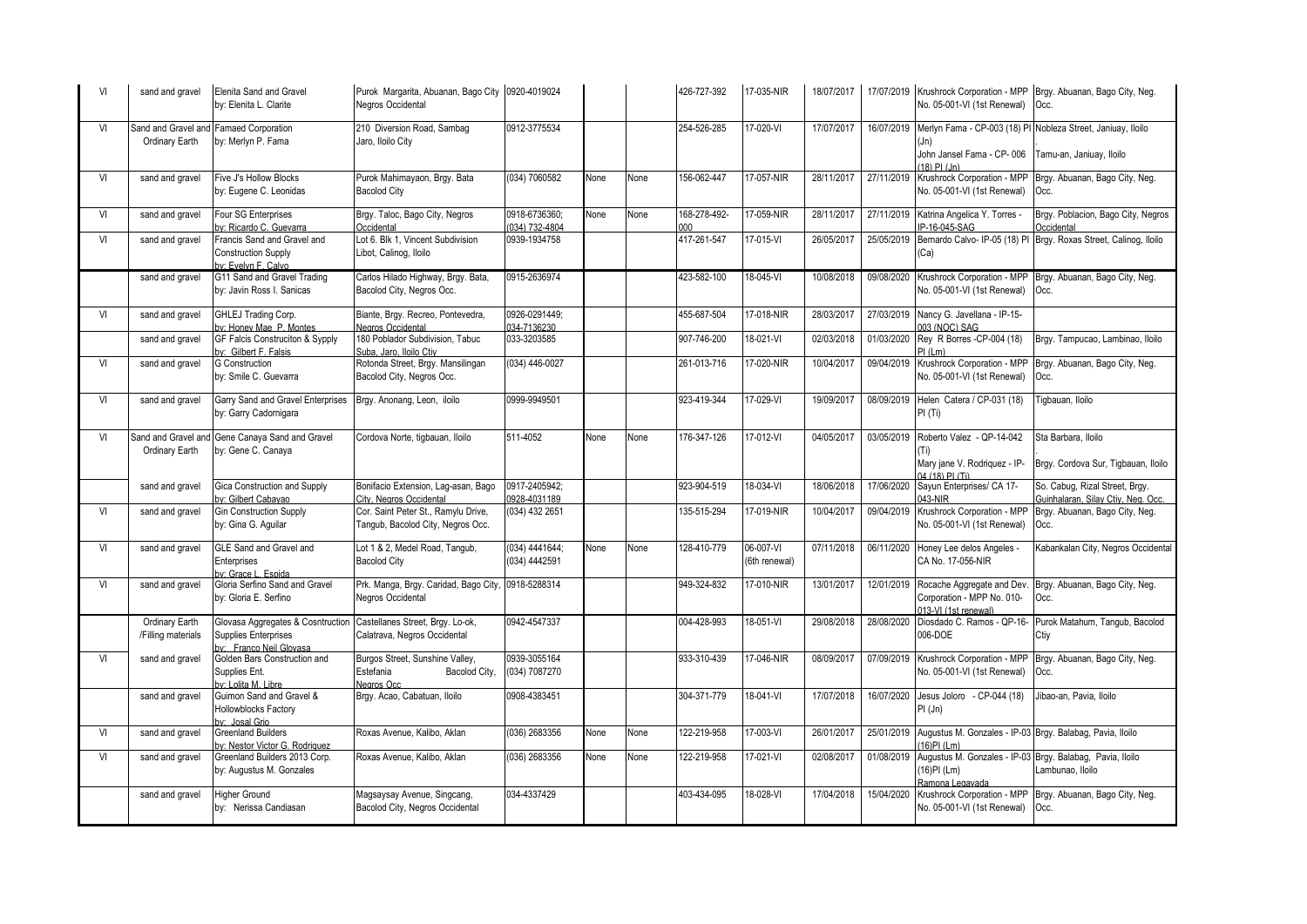| VI | sand and gravel                       | Honey Lee delos Angeles Sand and Brgy. Orong, Kabankalan City,<br>Gravel<br>y: Honey Lee delos Angeles | Negros Occidental                                                         | 0933-3764529                       |                  |      | 469-457-999 | 17-056-NIR                   | 22/11/2017 |            | 17-030-SAG                                                                                                                                                                                                      | 21/11/2019 Honey Lee delos Angeles - IP-Kabankalan City, Negros Occidental                                                                                 |
|----|---------------------------------------|--------------------------------------------------------------------------------------------------------|---------------------------------------------------------------------------|------------------------------------|------------------|------|-------------|------------------------------|------------|------------|-----------------------------------------------------------------------------------------------------------------------------------------------------------------------------------------------------------------|------------------------------------------------------------------------------------------------------------------------------------------------------------|
| VI | sand and gravel                       | <b>IBC International Builders</b><br>Corporation<br>by: Helen Edith Lee Tan/<br>Niza Supeña            | #58 Avanceña Street, Molo<br>lloilo                                       | (033) 337-6568                     | (033)3363<br>806 |      | 146-568-669 | 17-038-VI                    | 11/12/2017 | 10/12/2019 | PI (Jn)                                                                                                                                                                                                         | Rogelio Solania - CP-003 (17) Nobleza Street, Janiuay, Iloilo                                                                                              |
| VI | sand and gravel                       | <b>IJC Sand and Gravel</b><br>by: Ian John Capatan                                                     | Brgy. Anonang, Leon, iloilo                                               | 0939-9146864                       |                  |      | 928-922-288 | $17-023-VI$                  | 07/08/2017 | 06/08/2019 | Victorino Montaño - QP-14-<br>010 PI (AI)<br>Pedro Ledesma - CP-004 (17)<br>PI(Ti)<br>Cecilia May Tapales - CP-<br>019 (17) PI (Ti)<br>Gerardo Villanueva - CP-011<br>(17) PI (Ti)<br>Conchita Babiera - CP-029 | Poblacion San Miquel, Iloilo<br>Poblacion Tigbauan, Iloilo<br>Poblacion Tigbauan, Iloilo<br>Brgy. Buhang, Jaro, Iloilo<br>Brgy. Barosong, Tigbauan, Iloilo |
| VI | sand and gravel                       | Iloilo Golden Hands Constrcution<br>by: Ramon Q. Sotelo                                                | Brgy. Cabugao Sur, Sta. Barbara<br>lloilo                                 | (033) 5237225                      |                  |      | 106-854-901 | 17-025-VI                    | 08/08/2017 | 07/08/2019 | Janet Alinot - CP-012 (17) PI<br>Joe Frie Navarra - CP-021<br>$(17)$ PI $(1 m)$                                                                                                                                 | Alimodian, Iloilo<br>Lambunao, Iloilo                                                                                                                      |
| VI | sand and gravel                       | <b>ISM Aggregates Supplies</b><br>y: Lauriano Porras Adolacion                                         | Torreblanca Street, Poblacion<br>Guimbal, Iloilo                          | 0917-6778696                       |                  |      | 281-132-495 | 17-039-VI                    | 11/12/2017 | 10/12/2019 | Pureza Sepida - CP-020 (17)<br>PI(TII)                                                                                                                                                                          | Tubungan, Iloilo                                                                                                                                           |
| VI | sand and gravel                       | Iven Aggregates<br>by: Iven C. Orocio                                                                  | Sitiio Hiyang Hiyang, Brgy. Patag,<br>Silay City<br>Negros<br>Occidental  |                                    |                  |      | 460-512-129 | 17-053-NIR                   | 27/10/2017 | 26/10/2019 | Ma. Teresa Cerrada - QP-14<br>001 (NOC) DOE<br>Nonescan Sand and Gravel<br>CA No. 17-009-NIR                                                                                                                    | Bacolod City, Negros Occidental<br>Brgy. E. Lopez, Silay City, Neg.<br>Occ.                                                                                |
| VI | sand and gravel                       | <b>JBG Hollowblocks and Aggregates</b><br>by: Flordelis B. Garde                                       | Blk. 7, Paglaum Village, Brgy,<br>Mansilingan, Bacolod City               | (034) 706-9157<br>0918-5281008     |                  |      | 194-152-525 | 17-011-NIR                   | 15/02/2017 | 14/02/2019 | Krushrock Corporation - MPP<br>No. 05-001-VI (1st Renewal)                                                                                                                                                      | Brgy. Abuanan, Bago City, Neg.<br>Occ.                                                                                                                     |
| VI | Ordinary Earth                        | Sand and Gravel and J. Gravino Sand and Gravel and<br><b>Concrete Products</b><br>by: Jave Gravino     | Purok Fortaleza, Brgy. Mansilingan<br><b>Bacolod City</b>                 | (034) 7072487<br>0919-6247491      |                  |      | 486-695-154 | 19-001-VI                    | 14/01/2019 |            | 13/01/2021 Krushrock Corporation - MPP<br>No. 05-001-VI (1st Renewal)<br>Antonio C. Piodena - QP-006-<br>DOF                                                                                                    | Brgy. Abuanan, Bago City, Neg.<br>Occ.<br>Brgy. Pandanon Silos, Murcia,<br>Nearos Occ                                                                      |
| VI | Sand and Gravel and<br>Ordinary Earth | Jazerah Hollowblocks Sand and<br>Gravel<br>by: Trixy Joy Pacilan Traigo                                | Villa Lucasan, Mandalagan,<br>Bacolod City, Negros Occidental             | 0908-2723922                       |                  |      | 438-448-602 | 19-002-VI                    | 15/01/2019 | 14/01/2021 | Joseph P. Teodoro - IP-18-<br>056-SAG<br>Antonio Piodena - QP-18-006- Occ.<br><b>DOE</b>                                                                                                                        | Brgy.<br>Pandanon Silos, Murcia, Negros                                                                                                                    |
| VI | sand and gravel                       | Jenneth Fil Hollow Blocks<br>by: Rufil S. Quismundo                                                    | Bonifacio Street, Zone 12 (Poblacion),<br>Talisay City, Negros Occidental | 0999-3969788                       |                  |      | 287-678-934 | 17-063-NIR                   | 06/12/2017 | 05/12/2019 | Dina's Sand and Gravel - CA<br>No. 17-049-NIR                                                                                                                                                                   | Pob. 1, Cadiz City, Negros Occ.                                                                                                                            |
| VI | sand and gravel                       | <b>JGN Enterprises</b><br>v: Jose J. Garcia                                                            | Bangga Lucasan, Circumferencial<br>Road, Bacolod City, Negros Occ.        | 495-5596; 4566829; None<br>4575104 |                  | None | 930-134-300 | 17-044-NIR                   | 08/09/2017 | 07/09/2019 | Ma. Olivia Guntang - IP-06-<br>34-SAG                                                                                                                                                                           | Tangub, Bacolod Ctiy, Negros Occ.                                                                                                                          |
| VI | sand and gravel                       | JFU Sand and Gravel<br>by: Jose Francisco M. Uy                                                        | Rizal Street, Brgy. 2 (Pob), Isabela,<br>Negros Occidental                | 034-4322239;<br>0933-2296290       |                  |      | 445-903-204 | 17-013-NIR                   | 06/03/2017 | 05/03/2019 | Rocache Aggregate and Dev<br>Corporation - MPP No. 010-<br>013-VI (1st renewal)                                                                                                                                 | Brgy. Abuanan, Bago City, Neg.<br>Occ.                                                                                                                     |
| VI | sand and gravel                       | JKC Hollowblocks, Sand and Gravel Brgy. Iglaua-an, Murcia, Negros<br>by: Amalia Colaljo                | Occidental                                                                | 0949-7478712                       | None             | None | 936-592-678 | 17-061-NIR                   | 28/11/2017 | 27/11/2019 | Ma. Teresa Cerrada - QP-14- Baolod City, Negros Occ.<br>001 (NOC) DOE<br>Sayud Enterprises - CA<br>No. 17-043-NIR                                                                                               | Silay City, Negros Occ.                                                                                                                                    |
| VI | sand and gravel                       | JRI Construction Supplies<br>by: Jessie R. Icay, Jr.                                                   | Purol Sampaguita, Banquerohan,<br>Cadiz City, Negros Occidental           | (034) 720-9682/<br>0917-7067164    |                  |      | 424-194-720 | 17-052-NIR                   | 27/10/2017 | 26/10/2019 | Erwin B. dela Cruz - CP-16-<br>041-SAG<br>Dina B. delos Santos - CP-17- Silay City, Negros Occidental<br>021-SAG<br>Isabelita M. Jison - IP-16-004-<br>AC                                                       | Manapla, Negros Occidental<br>Cadiz City, Negros Occidental                                                                                                |
| VI | sand and gravel                       | Joce-Mar Enterprises<br>by: Marlon S. Bugto                                                            | Bangga Totong II, Brgy. Felisa,<br><b>Bacolod City</b>                    | 0947-3001099<br>(034) 213-3013     |                  |      | 167-046-174 | $12-024-Vl$<br>(3rd Renewal) | 10/09/2018 | 09/09/2020 | Krushrock Corporation - MPP<br>No. 05-001-VI (1st Renewal)                                                                                                                                                      | Brgy. Abuanan, Bago City, Neg.<br>Occ.                                                                                                                     |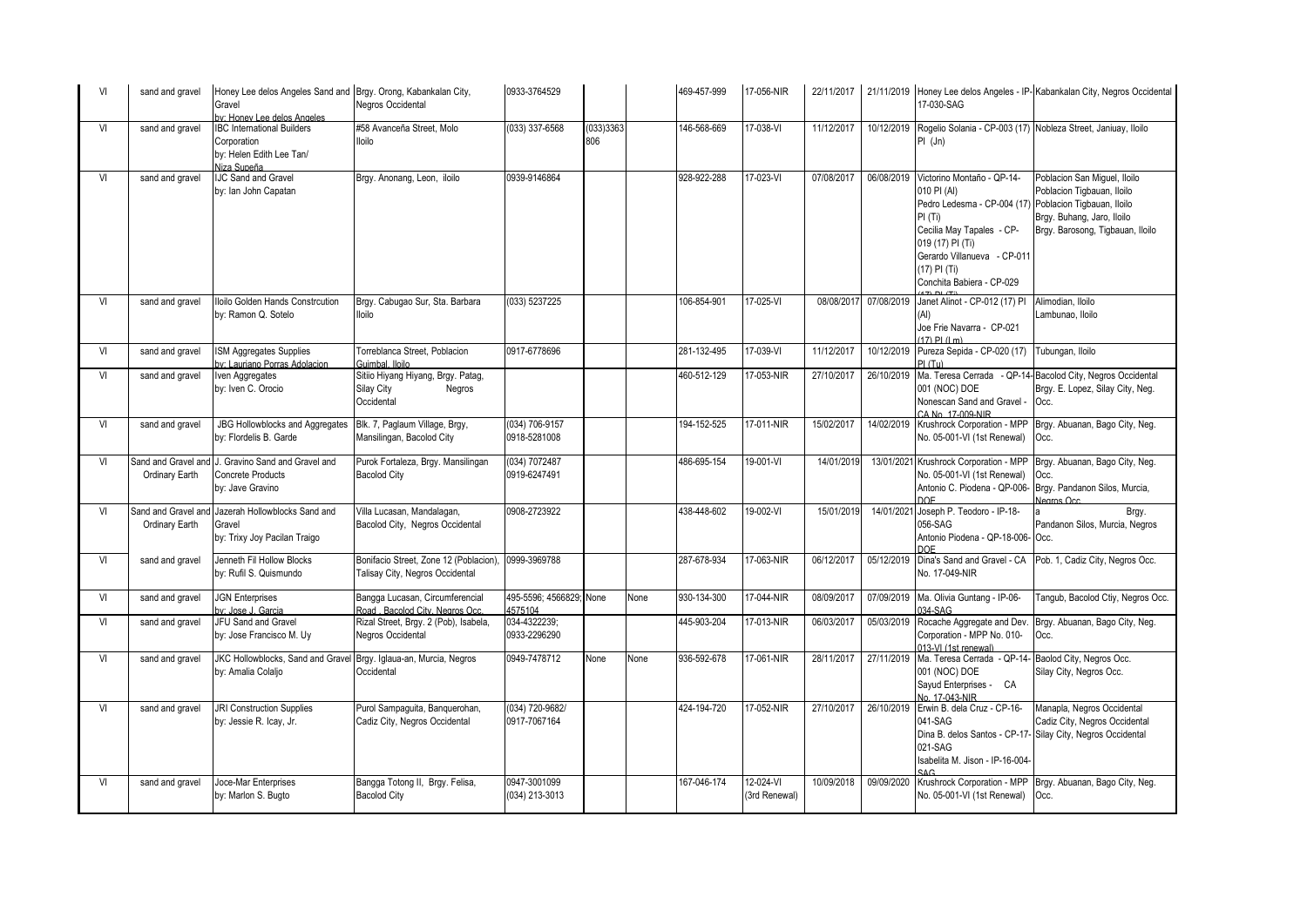| VI | sand and gravel | Junbon Enterprises<br>by: Marietta J. Pitogo                                        | Purok Tahong, Brgy. 2, Bacolod City<br>Negros Occidental                                    | (034) 432-0169;<br>0906-7358104 | 104-073-218         | 17-032-NIR                 | 23/05/2017 |            | 22/05/2019 VML Sand and Gravel<br>Enterprises - CA No. 17-001-<br><b>NIR</b>                                                             | Brgy. Guinhalaran, Silay City,<br>Negros Occidental                              |
|----|-----------------|-------------------------------------------------------------------------------------|---------------------------------------------------------------------------------------------|---------------------------------|---------------------|----------------------------|------------|------------|------------------------------------------------------------------------------------------------------------------------------------------|----------------------------------------------------------------------------------|
| VI | sand and gravel | Jupiter Construction Supply<br>ov: Sammy Haro                                       | Cerdeña Street, San Jose, Antique                                                           | 0927-9331188                    | 126-419-343         | $17 - 014 - V1$            | 23/05/2017 | 22/05/2019 | Sammy E. Haro - MGS-2016-                                                                                                                | Cerdeña Street, San Jose, Antique                                                |
| VI | sand and gravel | Kunstwerk Aggregates<br>ov: Gualberto A. Pugov                                      | Brgy. Atipulu-an, Bago City, Negros<br>Occidental                                           | 034-4330131;<br>034-4353157     | 129-327-056         | 18-010-VI                  | 02/03/2018 | 01/03/2020 | Gualberto A. Pugoy - IP-17-<br>060-SAG                                                                                                   | ibertad Extension, Bacolod City                                                  |
| VI | sand and gravel | Lagalag Mini Construction Supply<br>Enterprise<br>v: Jose Winston B. Treves         | Zone 5, Brgy. Concecpcion, Talisay<br>City. Negros Occidental                               |                                 |                     | 17-007-NIR                 | 18/01/2017 | 17/01/2019 | Isabelita M. Jison - IP-167<br>004-SAG                                                                                                   | Fortuna Subd., Silay City, Neg. Occ.                                             |
|    | sand and gravel | Lalen Sand and Gravel<br>ov: Larry H. Lamis                                         | Brgy. Tadlong, Sagay Ctiy                                                                   | 0939-9180183                    | 145-783-493         | 18-036-VI                  | 18/06/2018 | 17/06/2020 | Cristeta Añalucas -IP-15-035-<br><b>SAn</b>                                                                                              | Brgy. Tadlong, Sagay City, Negros<br>Occidental                                  |
|    | sand and gravel | Lapnes Sand and Gravel Trading<br>by: Michael M. Poblete                            | Brgy. Tan-awan Kabankalan City,<br>Negros Occidental\                                       | 0920-1367472                    | 938-678-141         | 18-033-VI                  | 28/06/2018 | 27/06/2020 | Angely S, Gonzales-IP-15-024 Hilamonan, Kabankalan City,<br>(NOC) SAG<br>Rudy Quemado - IP-17-008-                                       | Negros Occidental<br>Brgy. Camansi, Kabankalan City<br>Negros Occidental         |
| VI | sand and gravel | Lebanon's Enterprises<br>by: Jerrylyn Magsico                                       | Purok Bomba, Salvacion, Murcia<br>Negros Occidental                                         | 034)476-5899;<br>093392456640   | 947-522-297         | 17-058-NIR                 | 28/11/2017 | 27/11/2019 | Krushrock Corporation - MPP<br>No. 05-001-VI (1st Renewal)                                                                               | Brgy. Abuanan, Bago City, Neg.<br>Occ.                                           |
| VI | sand and gravel | Leizl Pellejo Ramos Sand and<br>Gravel<br>by: Leizl P. Ramos                        | Purok Sampaguita, Brgy. Abuanan,<br>Bago City, Negros Occidental                            | 0908-1410920                    | 928-727-978         | 18-044-VI                  | 10/08/2018 |            | 09/08/2020 Krushrock Corporation - MPP<br>No. 05-001-VI (1st Renewal)                                                                    | Brgy. Abuanan, Bago City, Neg.<br>Occ.                                           |
| VI | sand and gravel | Legayada Sand and Gravel<br>by: Ramona Legayada                                     | Poblacion Ilawod, Lambunao<br>lloilo                                                        | 0920-7901806                    | 904-132-648         | $17 - 018 - V1$            | 18/07/2017 | 17/07/2019 | Rogelio Solania - CP-003 (17)<br>$PI$ (Lm)<br>Joe Frie Navarra - CP-021<br>(17) PI (Lm)<br>Ramona Legayada - CP-017<br>$(17)$ PI $(1 m)$ | Janiauy, Iloilo<br>ambunao, Iloilo<br>Lambunao, Iloilo                           |
|    | sand and gravel | LPN Hardware and Electrical Supply<br>by: Leo Paulo Naldoza                         | Cor. Nonator-Octaviano Streets,<br>Baybay Norte, Miag-ao, Iloilo                            | 0917-3032958;<br>033-3158130    | 430-278-827         | 18-005-VI                  | 11/01/2018 | 10/01/2020 | Cecilia May Tapales -CP -019 Tigbauan, Iloilo<br>(17) PI (Ti)                                                                            |                                                                                  |
| VI | sand and gravel | Lumen Aggregates<br>by: Cesar Homena                                                | Jaquimit, Dueñas, Iloilo                                                                    | 0930-7515039                    | 123-715-482         | 17-009-VI                  | 10/04/2017 | 09/04/2019 | Karina Homena - CP-053 (16) Oton, Iloilo<br>PI(Dn)<br>Aimee Paz Lamazan - CP-<br>025 (17) PL (Dñ)                                        | Poblacion Dueñas, Iloilo                                                         |
| VI | sand and gravel | M and MB Hollowblocks<br>by: Michael I. Bermudez                                    | Purok Paraiso, Brgy. Abuanan<br>Bago City, Negros Occidental                                | 0917-3101034:                   | 164-640-164         | 18-009-Vi                  | 02/03/2018 | 01/03/2020 | Krushrock Corporation - MPP<br>No. 05-001-VI (1st Renewal)                                                                               | Brgy. Abuanan, Bago City, Neg.<br>Occ.                                           |
|    | sand and gravel | <b>MCY Construction Supplies Trading</b><br>by: Mark Anthony F. Yanson              | 2nd Flr. Pacita Buildiing, La Salle<br>Avenue, Bacolod City, Negros<br><b>Occidental</b>    | 0928-4778400                    | 921-754-106         | 18-054-VI                  | 26/11/2018 |            | 25/11/2020 Hersie A. dela Cruz - IP-18-<br>005-SAG                                                                                       | Brgy. Malubon, Sagay City                                                        |
|    | sand and gravel | MF Ferrer Builders and Supply<br>y: Marcial F. Ferrer                               | Brgy. Tigum, Pavia, Iloilo                                                                  | 0919-6286548                    | 941-254-516         | 18-032-VI                  | 20/04/2018 | 19/04/2020 | Gregorio Domejes - CP-013<br>18 Pi (Cb)                                                                                                  | Brgy. Tiring, Cabatua, Iloilo                                                    |
| VI | sand and gravel | MGF Mary Geraldine G. Friend<br>Sand and Gravel<br>ov: Mary Geraldine G. Friend     | Lot 6, Blk. 25, Villa Angela<br>Subdivision, Cedar Road, Bacolod<br>City, Negros Occidental | 0933-3253224<br>(034) 435-3362  | 180-791-140         | 17-033-NIR                 | 05/06/2017 | 04/06/2019 | 020-SAG                                                                                                                                  | Cleotilde D. Argamaso - IP-16- Kabankalan City, Negros Occidental                |
| VI | sand and gravel | MZR Lumber and Construction<br>Supply<br>ov: Ma. Elena S. Pernito                   | Bga. Cegasco, Brgy. Sum-ag,<br>Bacolod City, Negros Occ.                                    | 0939-9275241                    | 159-605-616         | 17-016-NIR                 | 21/03/2017 |            | 20/03/2019 John Alexander I. Gayoso - IP-Capitollville, Bacolod City<br>13-014-VI                                                        |                                                                                  |
| VI | sand and gravel | Marmolejos Builders and<br><b>Construction Supplies</b><br>by: Reynold E. Marmolejo | Brgy. Liñagan, Maasin, Iloilo                                                               | 0939-8795459                    | 231-919-609         | 17-033-VI                  | 11/10/2017 | 10/10/2019 | Janet Alinot - CP-012 (17) PI<br>Cecilia May S. Tapales - CP-<br>019 (17) PL (Tu)                                                        | Alimodian, Iloilo<br>Tigbauan, Iloilo                                            |
| VI | sand and gravel | Mary Jane Sand and Gravel<br>ov: Mary Jane V. Rodriguez                             | Brgy. Cordova Sur, Tigabuan                                                                 | 0920-5667323                    | 907-752-512         | $17 - 004 - V1$            | 02/02/2017 | 01/02/2019 | Francis Villanueva - CP-008<br>17) PI (Ti)                                                                                               | apaz, Iloilo City                                                                |
| VI | sand and gravel | Mary 's Sand and Gravel<br>by: Mary Evelyn Garcia                                   | Brgy. 1 (Poblacion) Moises Padilla,<br>Negros Occidenta                                     | (034) 2130738                   | 933-296-293-<br>000 | 17-065-NIR                 | 06/12/2017 | 05/12/2019 | Wilma Villaflor - IP-15-045-<br><b>ISAG</b>                                                                                              | Pahanocoy, Bacolod City                                                          |
| VI | Ordinary Earth  | Sand and Gravel and Memo Sand and Gravel<br>by: Cesar Tayongtong                    | Brgy. Cordova Norte, Tigabuan<br>lloilo                                                     | 0939-2434577;<br>09998475892    | 200-085-215         | 14-035-VI<br>(2nd Renewal) | 04/12/2018 | 03/12/2020 | Mary Jane V. Rodriguez - IP<br>04 (18) PI (Ti)<br>Gene Canaya - QP-18-001<br>PI(Ti)                                                      | Puerto Real Subdivison, Lapaz, Iloilo<br>City<br>Brgy. Cordova, Tigbauan, Iloilo |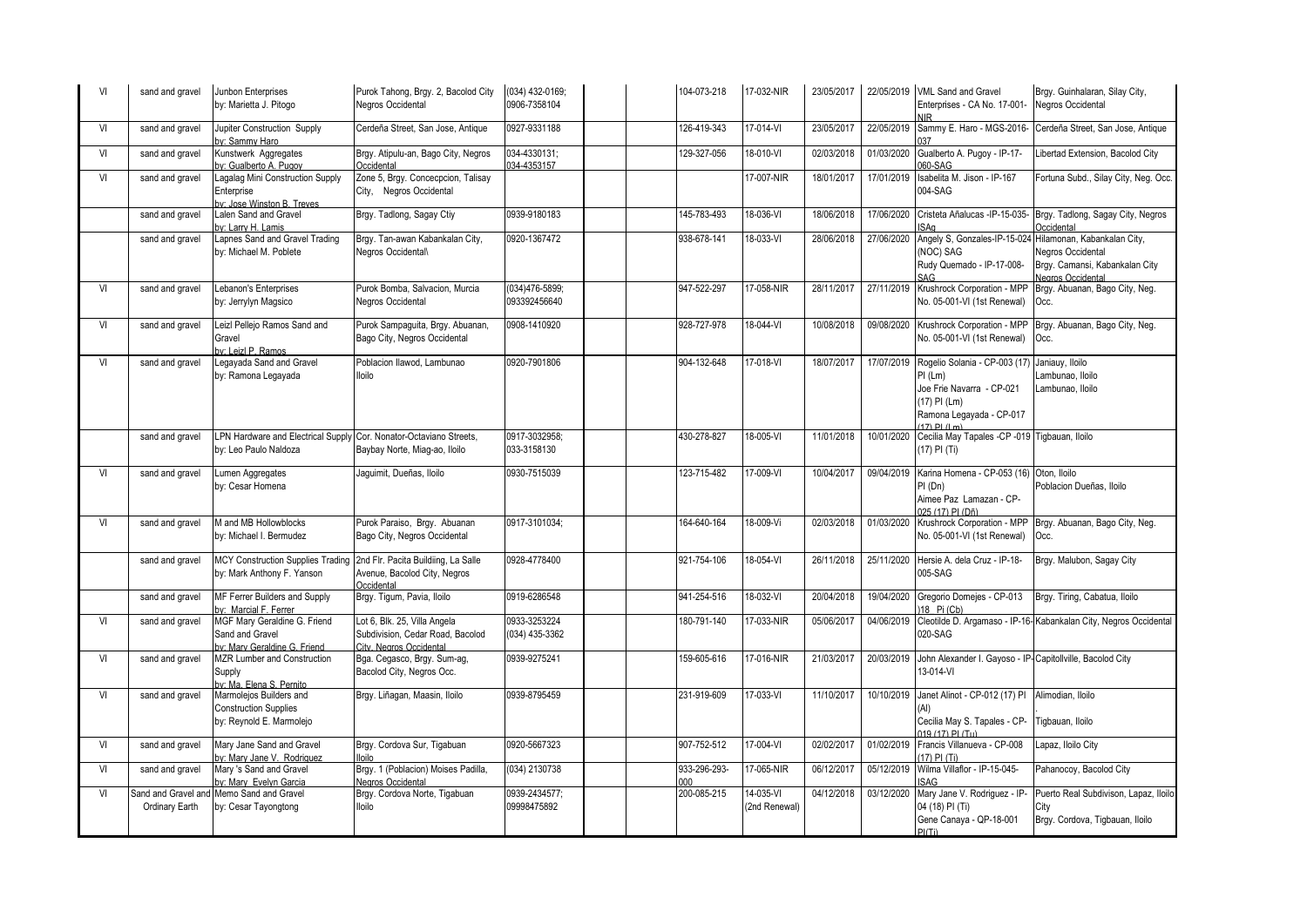| VI | sand and gravel | <b>MERM Aggregates Supply</b><br>by: Ma. Elena R. Miraflor                      | Brgy. Bacuyangan, Hinoba-an, Negros 0933-3376529 /<br>Occidental                      | 0948-3628393                      |                       |      | 463-907-359          | 17-055-NIR                 | 03/11/2017 |            | 02/11/2019 Julius Michael P. Susana<br>CP-17-036-SAG                                                                               | Poblacion Hinoba-an.<br>Negros Occidental                                                                 |
|----|-----------------|---------------------------------------------------------------------------------|---------------------------------------------------------------------------------------|-----------------------------------|-----------------------|------|----------------------|----------------------------|------------|------------|------------------------------------------------------------------------------------------------------------------------------------|-----------------------------------------------------------------------------------------------------------|
| VI | sand and gravel | Mhayong Sand and Gravel<br>by: Benaflor M. Jimeno                               | Milabo Street, Brgy. Lag-asan<br>Bago City, Negros Occidental                         | (034) 7328615;<br>0907-3377387    |                       |      | 198-874-427          | 16-015-VI                  | 17/02/2016 |            | 16/02/2018 G C and C, Inc. - MPP No. 07<br>06-VI (1st Renewal)                                                                     | Carlos Hilado Ave., Circumferencial<br>Rd. Brav. Bata. Bac. City                                          |
| VI | sand and gravel | Monagrace Hollowblocks Sand and<br>Gravel<br>hy: Mary Grace Magsico             | Purok Cosmos, Brgy. Taculing<br><b>Bacolod City</b>                                   | (034) 2133794;<br>09192384884     |                       |      | 447-106-568          | 18-001-VI                  | 05/01/2018 |            | 006-VI (1st Renewal)                                                                                                               | 04/01/2020 G C and C, Inc. - MPP No. 07- Carlos Hilado Ave., Circumferencial<br>Rd. Brgy. Bata, Bac. City |
| VI | sand and gravel | Montepiedra Aggregates<br>Corporation<br>by: Francis Felizardo                  | 27 J.O. Vera Street, Valencia<br>Quezon City                                          | 0977-8141860                      |                       |      | 009-580-981          | 17-024-VI                  | 07/08/2017 | 06/08/2019 | Carlo L. Jalandoni - QP-16-<br>001 (Cn)                                                                                            | Las Piñas, Metro Manila                                                                                   |
| VI | sand and gravel | MPP Sand and Gravel<br>by: Merloi Picciio                                       | Poblacion, Dueñas, Iloilo                                                             | 0947-6492703                      |                       |      | 467-811-182          | 17-006-VI                  | 15/02/2017 | 14/02/2019 | Reymar Lamasan - CP-031<br>(17) PI (Dñ)<br>Aimee Paz Lamasan - CP-<br>025 (17) PI (Dñ)<br>Maria M. Andaya - CP-028<br>(17) PL (Dñ) | Poblacion Dueñas, Iloilo<br>Poblacion Dueñas, Iloilo<br>Poblacion Dueñas, Iloilo                          |
| VI | sand and gravel | Mr. K. Community Hardware Store<br>by: Christina Eroio                          | Mountain View, Mandalagan, Bacolod                                                    | (034) 707-1181/<br>(034) 4413576  | None                  | None | 200-390-063-<br>nn1  | 17-042-NIR                 | 05/09/2017 |            | CA No. 17-022-NIR                                                                                                                  | 04/09/2019 ZJL Hardware Sand & Gravel - Alijis Murcia Road, Bacolod City                                  |
| VI | sand and gravel | MZ Enterprises<br>by: Max Anto                                                  | Blk. 9, Lot 9 Sta. Lucia Garden, Brqy.<br>Taculing, Bacolod City                      | (034) 476-0892                    | None                  | None | 711-190-157          | 17-048-NIR                 | 04/10/2017 |            | 03/10/2019 7RJ Brother's Sand and<br>Gravel & Merchandise - CA<br>No. 17-012-NIR                                                   | Brgy. Villamonte, Bacolod City                                                                            |
|    | sand and gravel | <b>NBM Construction Supply</b><br>by: Nenita A. Malubay                         | Blk. 6, Loy 17, Akishola Village,<br>Villamonte Bacolod City                          | 033-7095016                       |                       |      | 482-782-877          | 18-048-VI                  | 14/08/2018 | 13/08/2020 | Renante W. Saron - IP-005-<br><b>AG</b>                                                                                            | Brgy. Nanunga, Hinigara, Negros<br><b>Occidental</b>                                                      |
| VI | sand and gravel | Negros Mabuhay Lumber and<br>Hardware Corporation<br>by: Amelita H. Sv          | cor. Lopez Jaena - Poinsettia Streets.<br><b>Bacolod City</b>                         | (034) 435-1038                    | (034)4351 None<br>147 |      | 938-905-997          | 12-004-VI<br>(3rd Reneal)  | 10/09/2018 | 09/09/2020 | Krushrock Corporation - MPP<br>No. 05-001-VI (1st Renewal)                                                                         | Brgy. Abuanan, Bago City, Neg.<br>Occ.                                                                    |
| VI | sand and gravel | New Lima Hollow Block Maker<br>by: Marie Jean Chua                              | #1526 Benares St., Capitol Heights,<br>Villamonte, Bacolod City                       | (034) 433-2925;<br>(034) 433-0902 | None                  | None | 277-871-198          | 17-021-NIR                 | 11/04/2017 | 10/04/2019 | Krushrock Corporation - MPP<br>No. 05-001-VI (1st Renewal)                                                                         | Brgy. Abuanan, Bago City, Neg.<br>Occ.                                                                    |
| VI | sand and gravel | Nil-an's Concrete Products Corp.<br>by: Nilda B. Magsico                        | Libertad Extension, Mansilingan Hi-<br>way, Bacolod City, Negros Occ                  | (034) 707-1072;<br>0949-4895578   |                       |      | 944-756-379          | 10-012-VI<br>(4th renewal) | 08/11/2018 | 07/11/2020 | Krushrock Corporation - MPP<br>No. 05-001-VI (1st Renewal)                                                                         | Brgy. Abuanan, Bago City, Neg.<br>Occ.                                                                    |
|    | sand and gravel | NMA Sand and Gravel Quarry<br>by: Allan C. Danniel                              | San Eusebio Subd., Brgy. 2,<br>Poblacion,. Cadiz city, Negros Occ.                    | 034-7209276                       |                       |      | 157-561-040          | 18-003-VI                  | 24/01/2018 | 23/01/2020 | Dina's Sand and Gravel - CA<br>No. 17-049-NIR                                                                                      | Brgy. Caduhaan, Cadiz City                                                                                |
| VI | sand and gravel | NMC Power Blocks, Inc.<br>by: Nerissa Chiang                                    | JR. Torres Avenue, Airport Subdivision (034) 4571043;<br>Brgy. Singcang, Bacolod City | 09322483799                       |                       |      | 436-043-152          | 17-005-NIR                 | 09/01/2017 | 08/01/2019 | Isabelita M. Jison - IP-167<br>004-SAG                                                                                             | Fortuna Subd., Silay City, Neg. Occ.                                                                      |
| VI | sand and gravel | Noel Loot Quarry<br>by: Noel Loot                                               | Pughanan, Lambunao, Iloilo                                                            | 0918-6595545                      |                       |      | 126-492-843          | 17-016-VI                  | 26/05/2017 | 25/05/2019 | Rey Borres - CP-004 (18) PI                                                                                                        | Brgy. Tampucao, Lambinao, Iloilo                                                                          |
| VI | sand and gravel | Nonescan Sand and Gravel<br>by: Ma. Nicky P. Nonescan                           | Sunset Village, Brgy. E. Lopez, Silay<br>City. Negros Occidental                      | 0918-3610374                      |                       |      | 935-868-760          | 17-009-NIR                 | 06/02/2017 | 05/02/2019 | Isabelita M. Jison - IP-16-004-<br>SAG                                                                                             | Fortuna Subd., Silay City, Neg. Occ.                                                                      |
| VI | sand and gravel | <b>NS Concrete Hollow Blocks</b><br>Manufacturer<br>by: Susan Sabarillo         | Baje, Leon, Iloilo                                                                    | 0930-7052976                      |                       |      | 270-636-186          | 17-032-VI                  | 27/09/2017 | 26/09/2019 | Pureza Sepida - CP-020 (17)<br>PI (Tu)                                                                                             | Tubungan, Iloilo                                                                                          |
| VI | sand and gravel | <b>NWJS Trading &amp; General</b><br>Merchandise, Inc.<br>by: Evelyn E. Sorbito | A. St. Hermelinda Homes, Mansilingan<br><b>Bacolod City</b>                           | (034)436-5388;<br>0929-2849856    |                       |      | 454-246-346-<br>4444 | 17-023-NIR                 | 25/04/2017 | 24/04/2019 | Krushrock Corporation - MPP<br>No. 05-001-VI (1st Renewal)                                                                         | Brgy. Abuanan, Bago City, Neg.<br>Occ.                                                                    |
|    | sand and gravel | Onyo and Lyds Gen. Merchandise<br>by: Lydia B. Doroteo                          | Rizal Street, Brgy. Lag-asan,<br>Bago City, Negros Occidental                         | 0910-8746274                      |                       |      | 936-757-216          | 18-019-Vi                  | 02/03/2018 |            | 01/03/2020 Krushrock Corporation - MPP<br>No. 05-001-VI (1st Renewal)                                                              | Brgy. Abuanan, Bago City, Neg.<br>Occ.                                                                    |
| VI | sand and gravel | Ordoñez Traders<br>by: Rene Ordoñez                                             | Burgos street, Reclamation Area,<br><b>Bacolod City</b>                               | (034) 433-1678                    | None                  | None | 151-589-539          | 17-054-NIR                 | 27/10/2017 |            | 26/10/2019 ACA Hollowblocks and<br>Constrction Supply - CA No.<br>16-019-VI                                                        | Felisa Street, Mansilingan, Bacolod<br>City                                                               |
|    | sand and gravel | P. Golez Sand and Gravel Trading<br>bv: Perla r. Golez                          | Brgy. V, Poblacion, Silay City, Negros 034-4767479<br>Ociidental                      |                                   |                       |      | 136-456-955          | $18 - 025 - V1$            | 16/04/2018 |            | 15/04/2020 Dina's Sand and Gravel - CA<br>No. 17-049-NIR                                                                           | Brgy. Caduhaan, Cadiz City                                                                                |
| VI | sand and gravel | Pitong Builders and Construction<br>Supply<br>by: Pepito T. Guevara             | Hibao-an Sur, Mandurriao,<br><b>Iloilo City</b>                                       | 0917-4679114                      |                       |      | 147-740-409          | 17-008-VI                  | 07/03/2017 | 06/03/2019 | Pepito Guevarra - CP-048A<br>(16) PI (Lm)                                                                                          | ambunao, Iloilo                                                                                           |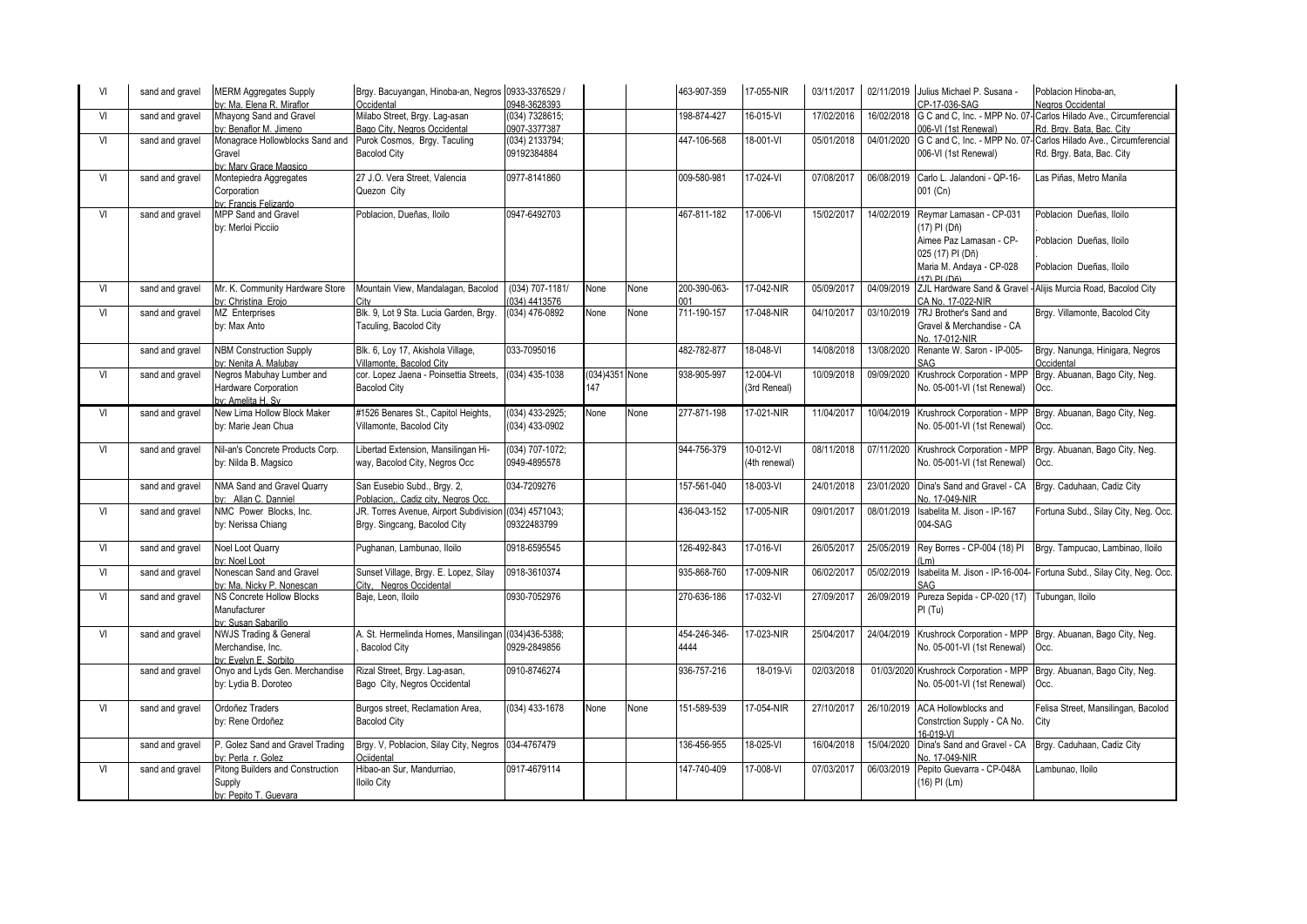| VI | Ordinary Earth  | Sand and Gravel and PJDN Construction Supplies<br>Corporation<br>by: Niger Rose R. Jimena | Prk. Manihan, Brgy. Bunga,<br>Salvador Benedictor, Negros Occ      | 0949-6261370;<br>0905-3936893  |      |      | 484-688--827 | 17-006-NIR    | 12/01/2017 |            | 11/01/2019 Krushrock Corporation -<br>MPP No. 05-001-VI<br>(1st Renewal)<br>uan Jose Bonnin                                                                          | Brgy. Abuanan, Bago City, Neg.<br>Occ.                                                                                                          |
|----|-----------------|-------------------------------------------------------------------------------------------|--------------------------------------------------------------------|--------------------------------|------|------|--------------|---------------|------------|------------|----------------------------------------------------------------------------------------------------------------------------------------------------------------------|-------------------------------------------------------------------------------------------------------------------------------------------------|
| VI | sand and gravel | Rag Corona Aggregates and<br><b>Construction Supply</b><br>ov: Ana Marissa Rose O. Corona | Door #5 3rd Flr. Tiffany Building<br>Gonzaga Street, Bacolod City  | 0917-3008850                   |      |      | 259-192-019  | 17-037-NIR    | 02/08/2017 | 01/08/2019 | Catherine G. Ong - IP-16-006-<br>SAG                                                                                                                                 |                                                                                                                                                 |
| VI | sand and gravel | Rocks and Blocks Trading<br>by: Danilo A. Villadolid                                      | Lot 455 Magsaysay Avenue,<br>Singcang, Bacolod City                | (034) 4336834<br>(034) 4321960 | None | None | 906-500-301  | 17-031-NIR    | 18/05/2017 | 17/05/2019 | Rocache Aggregate and Dev<br>Corporation - MPP No. 010-<br>013-VI (1st renewal)                                                                                      | Brgy. Abuanan, Bago City, Neg.<br>Occ.                                                                                                          |
| VI | sand and gravel | Ronnie Hollow Blocks<br>by: Megelinde Abangan                                             | Lizares-1 Subd., Taculing Road,<br><b>Bacolod City</b>             | (034) 4332916                  | None | None | 150-253-508  | 17-039-NIR    | 02/08/2017 | 01/08/2019 | Krushrock Corporation - MPP<br>No. 05-001-VI (1st Renewal)                                                                                                           | Brgy. Abuanan, Bago City, Neg.<br>Occ.                                                                                                          |
| VI | sand and gravel | RP Quarry Enterprise<br>by: Ricky P. Pareño                                               | Bryg. Iwa, Ilaud, Pototan, Iloilo                                  | (033) 5296041                  | None | None | 168-262-074  | 17-030-VI     | 19/09/2017 | 18/09/2019 | James Pedregosa - CP-021<br>(18) PI (Dn)<br>Eden Pedregosa - CP-039<br>(18) PI (Dn)<br>Claudette Ann French) - CP-<br>038 (18) PI(Dn)<br>Benny Ladines - CP-033 (18) | cor. Aurejo-labaro Sts., Dueñas,<br>lloilo<br>Brg. Capuling, Dueñas, Iloilo<br>Sara Road, Passi, Iloilo<br>Brgy. Pandac, Pavia, Iloilo          |
|    | sand and gravel | R.B.V. Sand and Gravel<br>vy: Romeo Villaruel, Sr.                                        | Brgy. Purisima, Manapla, Negros<br>Occidental                      | 0947-1968391                   |      |      | 918-173-608  | 18-046-VI     | 10/08/2018 | 09/08/2020 | Arnel O. Loredo - IP-18-003<br>SAG                                                                                                                                   | Brgy. Purisima, Manapla, Negros<br>Occidental                                                                                                   |
|    | sand and gravel | Rolando Construciton Supply<br>by: Rolando D. Callupez                                    | Purok Paraiso, Punta Taytay, Bacolod<br>City, Negros Occidental    |                                |      |      |              | 18-018-VI     | 32/18      | 01/03/2020 | Krushrock Corporation - MPP<br>No. 05-001-VI (1st Renewal)                                                                                                           | Brgy. Abuanan, Bago City, Neg.<br>Occ.                                                                                                          |
| VI | sand and gravel | RSS Hollowblocks, Sand and<br>Gravel<br>v: Roger Lomugdang Samson                         | San Agustin Street, La Carlota City                                | 0923-8309247                   |      |      | 408-226-000  | 17-004-NIR    | 09/01/2017 | 08/01/2019 | Nestor Gargarita - IP-15-039<br>(NOC SAG                                                                                                                             | Libertad Extension, Bacolod City                                                                                                                |
|    | sand and gravel | S. Sucaldito Construction and<br>Supply<br>v: Santiagao Sucaldito                         | Brgy. Lanag, Sta. Barbara, Iloilo                                  |                                |      |      |              | 18-039-VI     | 18/06/2018 | 17/06/2020 | 004 (18) PI (Lm)                                                                                                                                                     | Rodolfo Jarumahum, Jr. - CP- Brgy. Tampucao, Lambinao, Iloilo                                                                                   |
| VI | sand and gravel | Sans Corporation and Supply<br>vy: Susan L. Carmona                                       | Brgy. Taloc, Bago City, Negros<br><b>Occidental</b>                | 0907-8093207                   |      |      | 926-622-534  | 17-028-NIR    | 02/08/2017 | 01/08/2019 | Katrina Angelica Y. Torres -<br>P-16-045-SAG                                                                                                                         | Brgy. Poblacion, Bago City, Negros<br>Occidental                                                                                                |
|    | sand and gravel | Sant Yago Enterprises<br>y: Emilio Eugenio Zayco                                          | JJYP Ave., Brgy. 2 (Poblacion)<br>Kabankalan City, Negros Occ.     | 0933-8650111                   |      |      | 180-383-357  | 18-014-VI     | 19/02/2018 | 18/02/2020 | Belinda c. Noble - CP-17-065<br>SAG                                                                                                                                  | Granada St., Kabankalan City,<br>Negros Occidental                                                                                              |
| VI | sand and gravel | Sayud Enterprises<br>by: Rodolfo S. Sayud                                                 | So. Cabuq, Brqy. Guinahalaran, Silay<br>City                       | (034) 495-5604                 | None | None | 942-549-268  | 17-043-NIR    | 05/09/2017 | 04/09/2019 | SAG<br>krushrock Corporation, Inc. -<br>MPP No. 05-001-VI<br>(1st Renewal)                                                                                           | Isabelita M. Jison - IP-16-004- Fortuna Subd., Silay City, Neg. Occ.<br>Brgy. Abuanan, Bago City, Neg. Occ                                      |
| VI | sand and gravel | SDS Aggregates & Concrete<br><b>Products Enterprises</b><br>w: Laura V. Siote             | Banga Sagrado, Zone 16, Talisay City 0929-4898351                  |                                |      |      | 268-580-986  | 17-003-NIR    | 09/01/2017 | 08/01/2019 | Alexander Gayoso - IP-13-014- Capitollville, Bacolod City                                                                                                            |                                                                                                                                                 |
| VI | sand and gravel | Seven C Integrated Corporation<br>v: Bonifacio Mario M. Peña                              | C.L. Montelibano Drive,<br>Bacolod City, Negros Occ.               | 0943-1375026                   |      |      | 182-787-909  | 17-064-NIR    | 06/12/2017 | 05/12/2019 | 04-2017 B                                                                                                                                                            | Bonifacio Mario M. Peña - QP- Taminla, Buenavista, Guimaras                                                                                     |
| VI | sand and gravel | Silver Dragon Construction &<br>Lumber and Glass supply, Inc.<br>by: Jerry L. Sy          | JJ Gonzaga Village, Mansilingan<br>Bacolod City, Negros Occidental |                                |      |      |              | 17-027-NIR    | 09/05/2017 | 08/05/2019 | Heinz Jecile Mombay - IP-15-<br>037 (NOC) SAG<br>Jerry L. Sy - IP-15-019<br>(NOC) SAG<br>Jerry L. Sy - IP-16-051 (NOC)<br>SAG<br>Margrey A. Sy - IP-15-011           | 17th St., Bacolod City, Neg. Occ.<br>6 San Agustine St., Bac. City, NOC<br>6 San Agustine St., Bac. City NOC<br>Brgy. Estefania, Bac. City, NOC |
| VI | sand and gravel | Silver Grace Construction and<br><b>Construction Supply</b><br>y: John Alfred A. Gibon    | 2-257 Burgos Street, Poblacion<br>Pontevedra, Negros Occidental    | 034-4315957;<br>09199910973    |      |      | 229-689-259  | 17-014-NIR    | 06/03/2017 | 05/03/2019 | John Alfred A. Gibon - CP-16-<br>024-SAG (NOC)                                                                                                                       | Burgos St., Brgy. II Pontevedra,<br>Negros Occidental                                                                                           |
|    | sand and gravel | Siote Sand and Gravel and<br><b>Hollowblocks Facotry</b><br>by: Laura V. Siote            | Banga Sagrado, Zone 16, Talisay City 034-7029206                   |                                |      |      | 268-580-986  | $18-022 - VI$ | 02/03/2018 | 01/03/2020 | Emiliano Jose Manuel<br>Francisco Gaston<br>IP-16-042 (NOC) SAG                                                                                                      | Seaview Subd. Silay City, Negros<br>Occidental                                                                                                  |